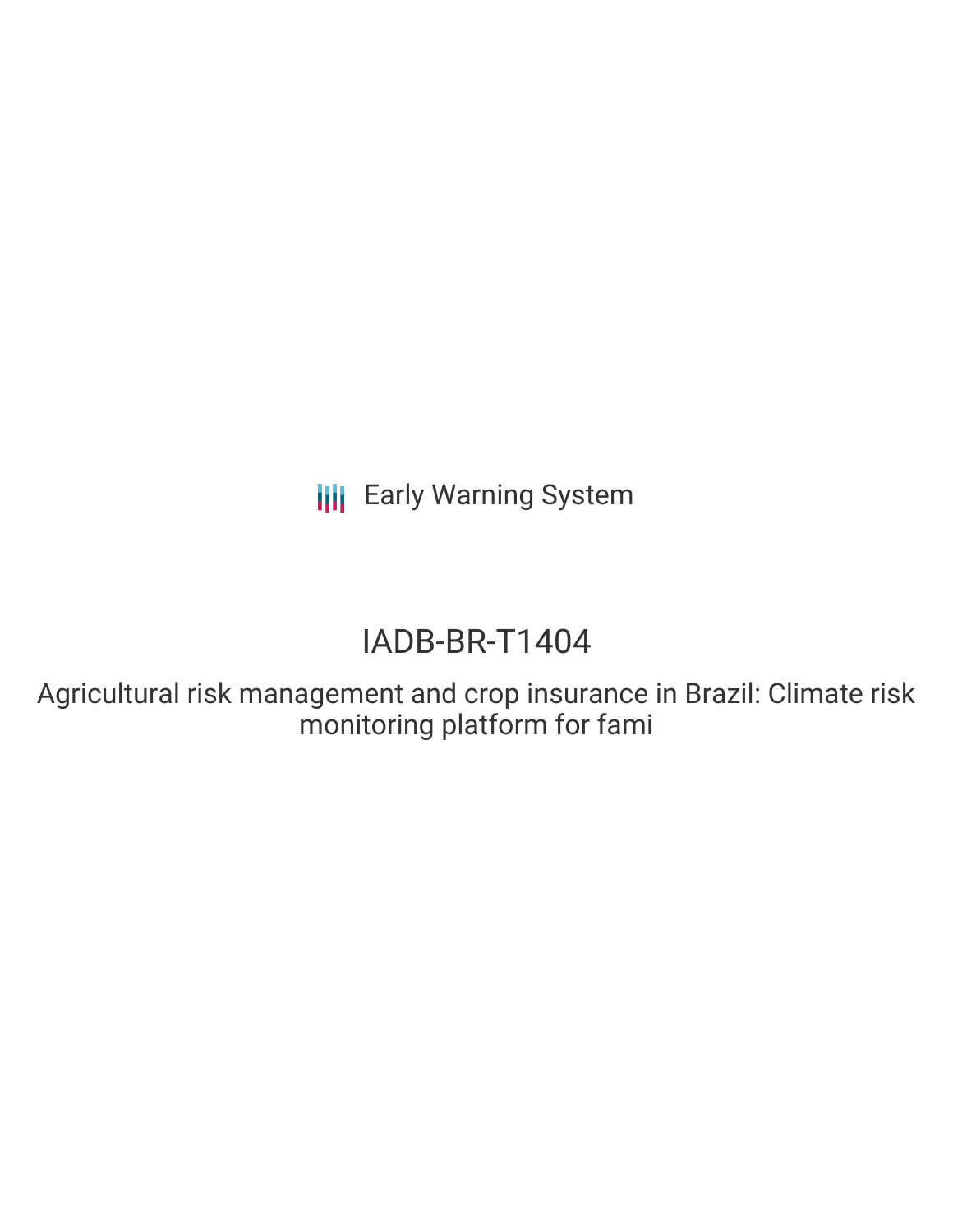

#### Early Warning System Agricultural risk management and crop insurance in Brazil: Climate risk monitoring platform for IADB-BR-T1404

#### **Quick Facts**

fami

| <b>Countries</b>               | <b>Brazil</b>                          |
|--------------------------------|----------------------------------------|
| <b>Financial Institutions</b>  | Inter-American Development Bank (IADB) |
| <b>Status</b>                  | Approved                               |
| <b>Bank Risk Rating</b>        | C                                      |
| <b>Voting Date</b>             | 2018-11-28                             |
| <b>Borrower</b>                | Government of Brazil                   |
| <b>Sectors</b>                 | Agriculture and Forestry               |
| <b>Investment Type(s)</b>      | Grant                                  |
| <b>Investment Amount (USD)</b> | \$800.00 million                       |
| <b>Project Cost (USD)</b>      | $$1.02$ million                        |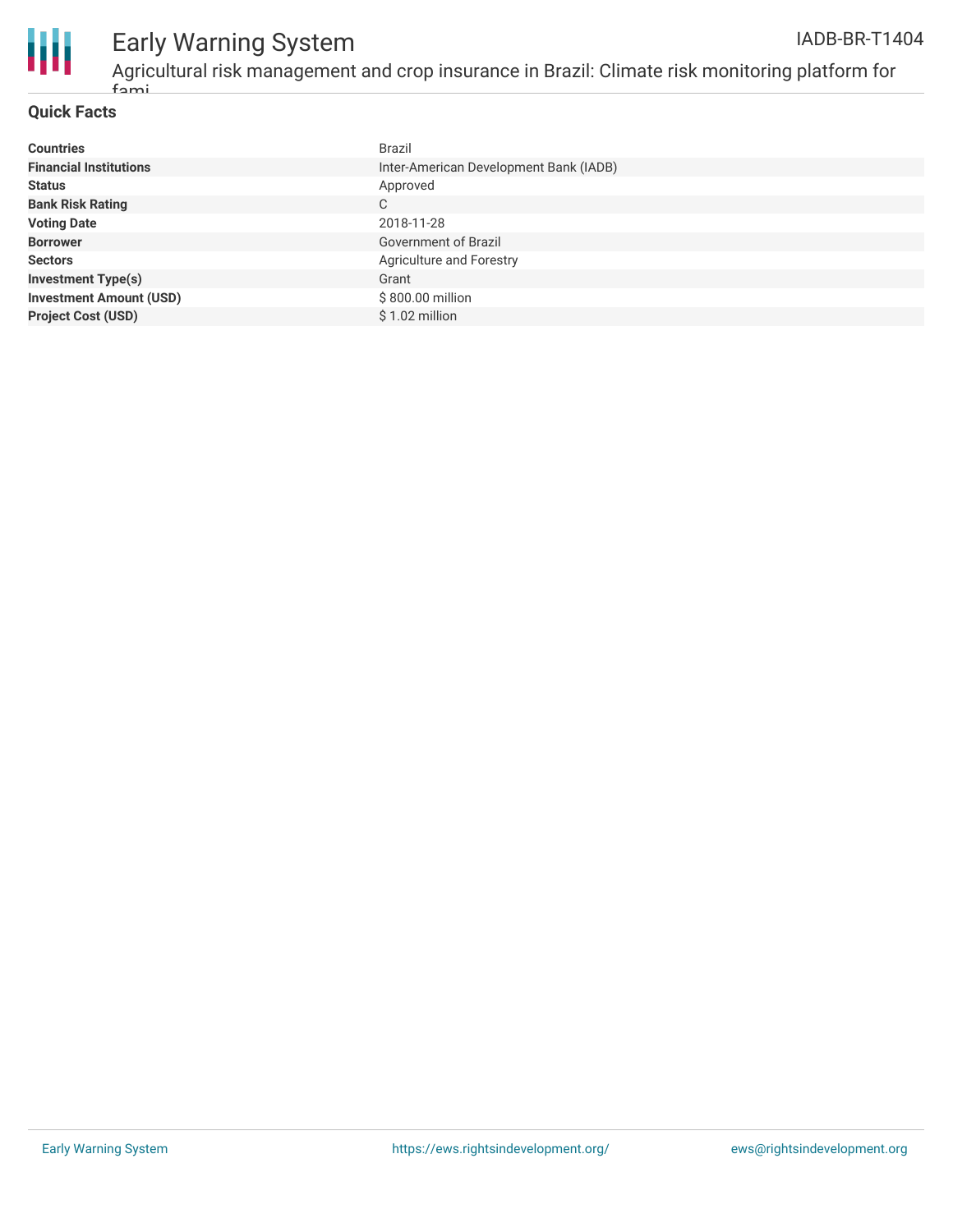

### **Project Description**

Acording to the bank, to improve the targeting and efficiency of the Programa Garantia-Safra (Crop Guarantee Program), a federal agricultural insurance program that provides compensation payments to family small-scale farmers who experience crop losses due to severe weather events, such as droughts and excessive rainfall, by improving its risk management and monitoring capacities.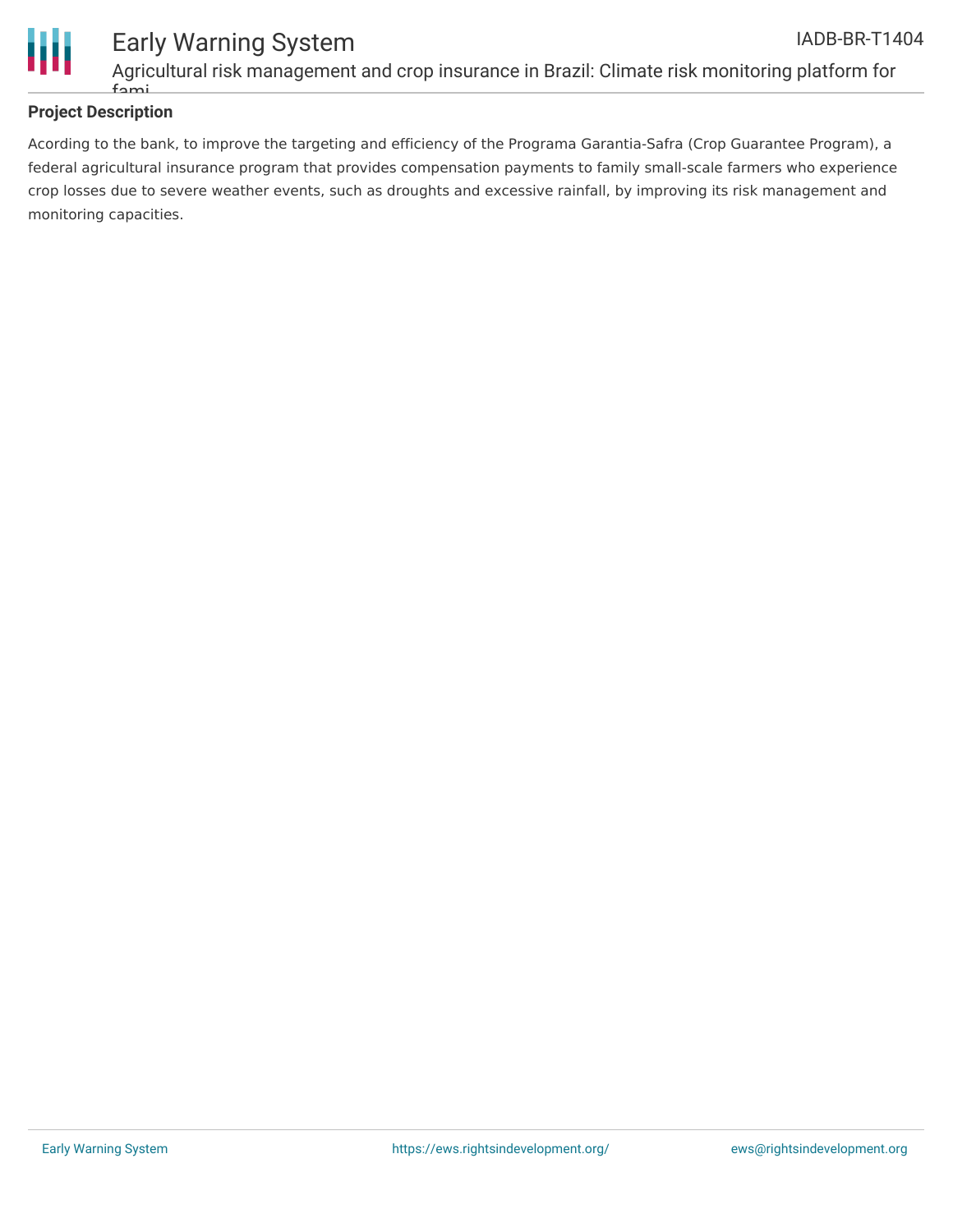

# Early Warning System

Agricultural risk management and crop insurance in Brazil: Climate risk monitoring platform for fami

#### **Investment Description**

• Inter-American Development Bank (IADB)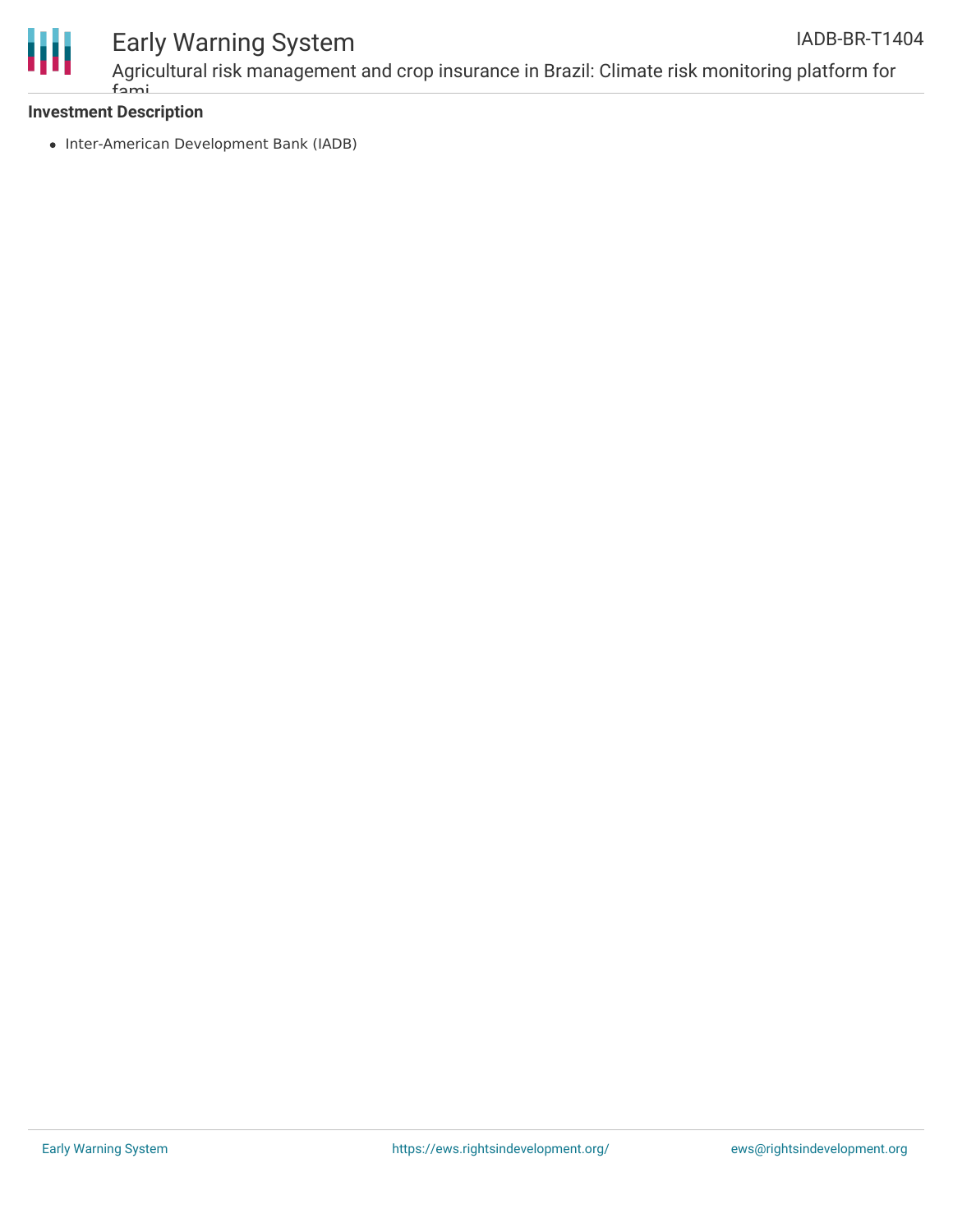

### **Contact Information**

#### ACCOUNTABILITY MECHANISM OF IADB

The Independent Consultation and Investigation Mechanism (MICI) is the independent complaint mechanism and fact-finding body for people who have been or are likely to be adversely affected by an Inter-American Development Bank (IDB) or Inter-American Investment Corporation (IIC)-funded project. If you submit a complaint to MICI, they may assist you in addressing the problems you raised through a dispute-resolution process with those implementing the project and/or through an investigation to assess whether the IDB or IIC is following its own policies for preventing or mitigating harm to people or the environment. You can submit a complaint by sending an email to MICI@iadb.org. You can learn more about the MICI and how to file a complaint at http://www.iadb.org/en/mici/mici,1752.html (in English) or http://www.iadb.org/es/mici/mici,1752.html (Spanish).